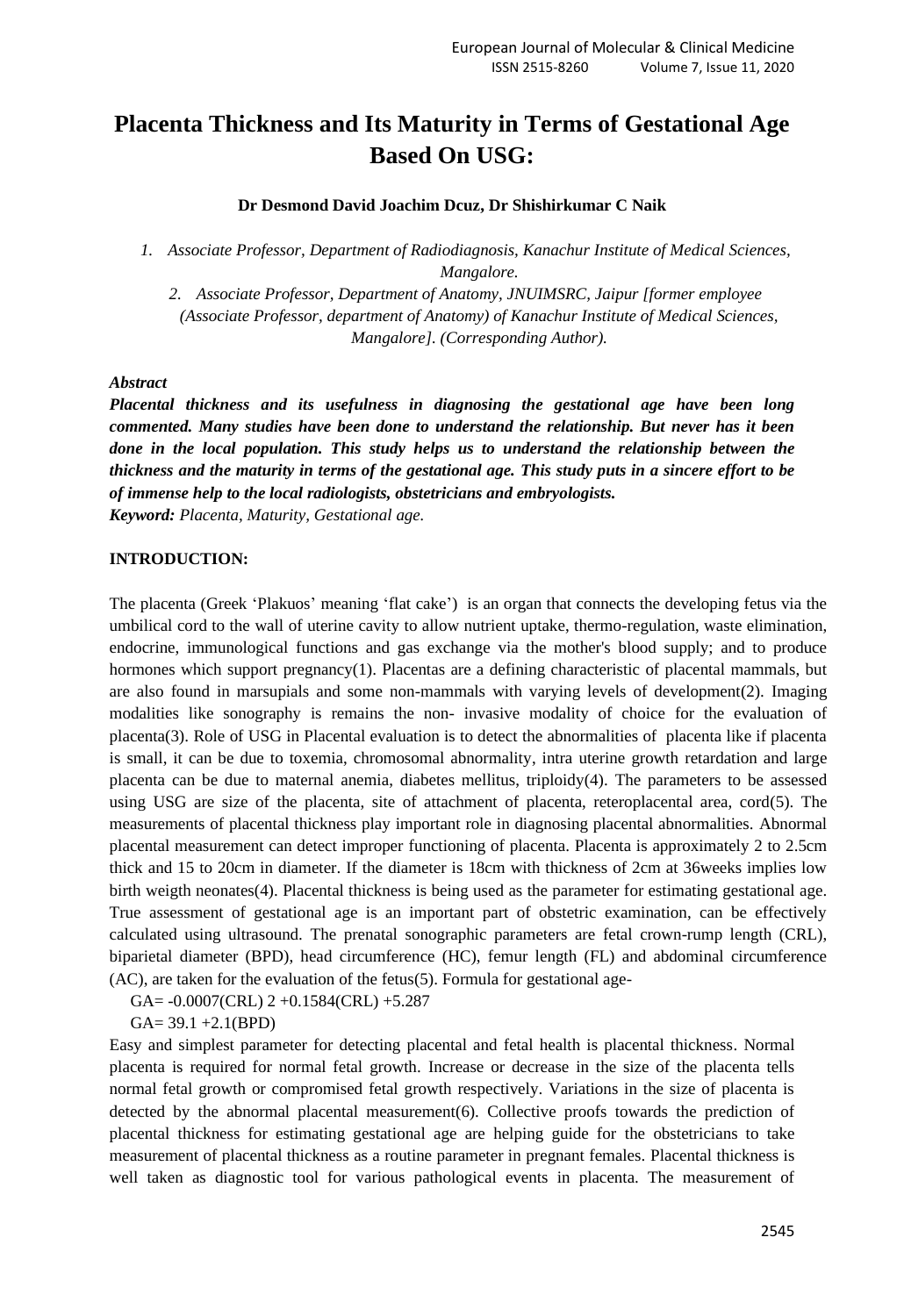placental thickness can also contribute to management of fetus at risk. Thickness of placenta is found to be decreased in IUGR and pre eclampsia. There are evidences supporting the importance of measurement of placental parameters using Ultrasonography (7).

Modality of choice for placental measurements remains Ultrasound.

Aims and Objectives:

To study the thickness and its maturity in terms of gestational age based on USG.

Materials and Methods:

This study was done in the Department of Radio-diagnosis, Kanachur Institute of Medical Sciences, Mangalore.

This study was done from Jan 2019 to Sept 2020.

This is a cross-sectional study. One hundred and one cases were included in the study. Women included represented at different weeks of gestation.

# **Inclusion Criteria:**

- Atleast three Women represented in each week of gestation.

# **Exclusion Criteria:**

- Patients who were known to have congenital anomalies when anomaly scan was conducted.
- Patients with gestational diabetes.
- >38 weeks.

Procedure: The TVS scan was conducted and the mean placental thickness that corresponds to each week of gestation is reported.

**Statistical Analysis:** Only descriptive statistics.

# **Results:**

## **Table 1: Age Distribution of the subjects.**

| <b>Number</b> | Mean age           | <b>Standard deviation</b> |
|---------------|--------------------|---------------------------|
| 60            | <b>24.26 years</b> | $\pm 2.36$ years          |

# **Table 2: Mean Thickness in 1st trimester of pregnancy (12th and 13th week)**

| <b>Gestational week</b> | <b>Number of Subjects</b> | <b>Mean thickness</b> |
|-------------------------|---------------------------|-----------------------|
| 12 <sup>th</sup>        |                           | $14.98 \pm 0.42$      |
| 13 <sup>th</sup>        |                           | $16.74 \pm 0.78$      |

# **Table 3: Mean Thickness in 2nd trimester of pregnancy (14th and 26th week)**

| 14 <sup>th</sup> | ∍ | $17.98 \pm 0.23$ |
|------------------|---|------------------|
| 15 <sup>th</sup> |   | $18.76 \pm 0.56$ |
| 16 <sup>th</sup> |   | $20.34 \pm 0.67$ |
| 17 <sup>th</sup> |   | $21.98 \pm 1.73$ |
| 18 <sup>th</sup> |   | $22.76 \pm 1.17$ |
| 19 <sup>th</sup> |   | $23.17 \pm 0.67$ |
| 20 <sup>th</sup> |   | $24.11 \pm 0.12$ |
| $21^{st}$        |   | $24.98 \pm 0.62$ |
| 22 <sup>nd</sup> |   | $25.06 \pm 1.87$ |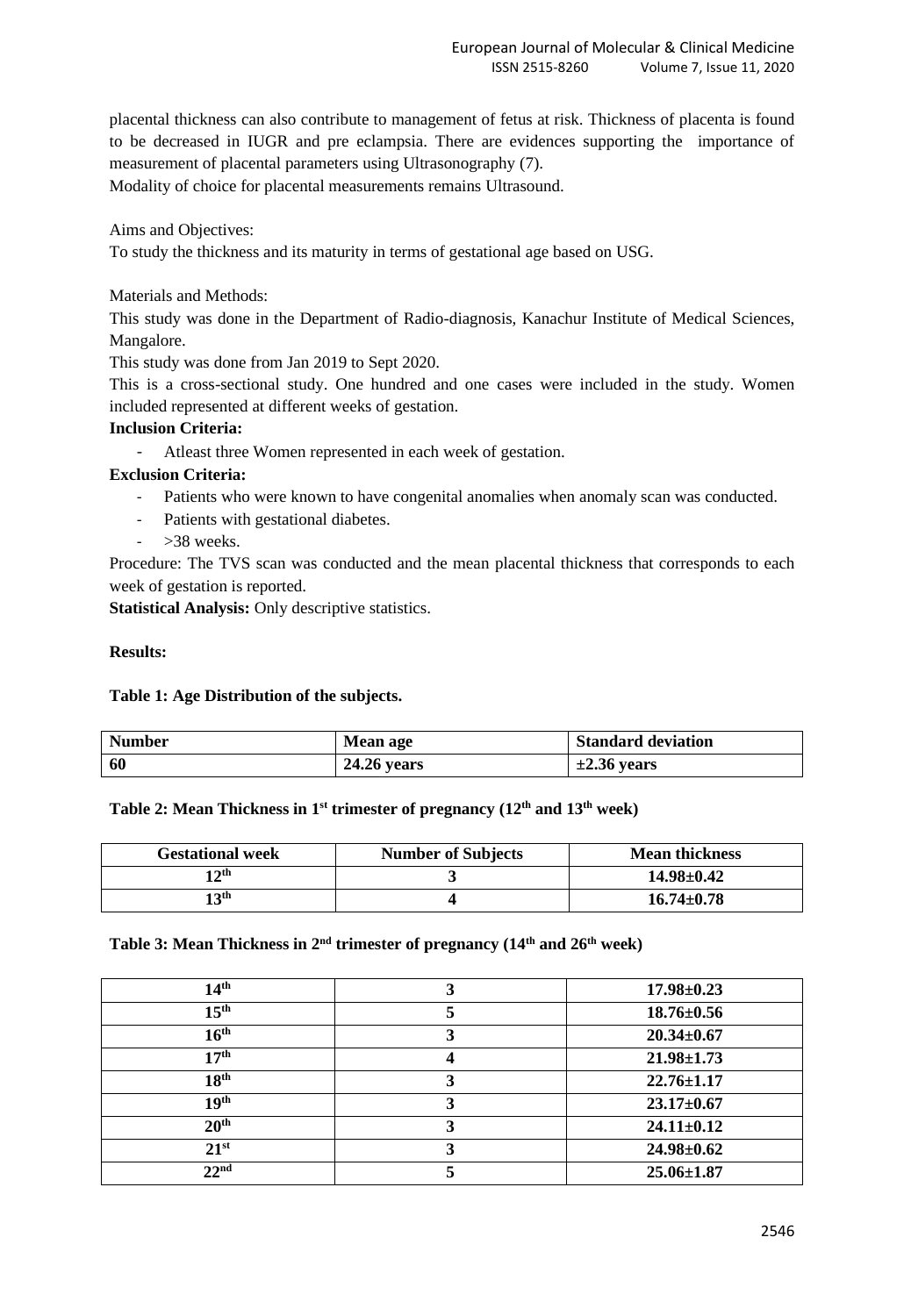| 23 <sup>rd</sup> | $25.76 \pm 1.23$ |
|------------------|------------------|
| $24^{\rm th}$    | $25.87 \pm 1.87$ |
| 25 <sup>th</sup> | $26.89 \pm 2.11$ |
| $26^{\rm th}$    | $29.98 \pm 3.22$ |

| 27 <sup>th</sup> | 3              | $30.73 \pm 1.27$ |
|------------------|----------------|------------------|
| 28 <sup>th</sup> | 4              | $32.98 \pm 1.23$ |
| 29 <sup>th</sup> | 3              | $32.76 \pm 1.17$ |
| 30 <sup>th</sup> | 5              | $34.87 \pm 0.89$ |
| 31 <sup>st</sup> | 4              | $35.82 \pm 0.84$ |
| 32 <sup>nd</sup> | 3              | $34.82 \pm 0.89$ |
| 33 <sup>rd</sup> | $\overline{4}$ | $35.89 \pm 0.65$ |
| 34 <sup>th</sup> | 5              | $34.52 \pm 0.26$ |
| 35 <sup>th</sup> | 3              | $36.89 \pm 0.65$ |
| 36 <sup>th</sup> | 3              | $37.89 \pm 0.7$  |
| 37 <sup>th</sup> | 4              | $36.58 \pm 0.57$ |
| 38 <sup>th</sup> | 3              | $39.89 \pm 0.24$ |

## **Table 4: Mean Thickness in 3rd trimester of pregnancy (27th and 38th week)**

## **DISCUSSION:**

Fetal growth and early termination of pregnancy can be estimated accurately using placental thickness. Timely assessments helps in detecting proper growth of fetus and any associated abnormality before they become clinically evident and thereby early termination of preganancy in whichever cases required. The placenta is a materno-fetal organ with important metabolic, endocrine, thermo regulation and immunological functions. Placental formation starts a little later than the fetus, from the 13thday onwards and is usually completed by 4th month. Placenta assumes a relatively homogeneous pebble grey appearance between 8 & 20 weeks of pregnancy. It grows throughout pregnancy. It reaches its maximum growth at term. Placenta is primarily a fetal organ and its size is a reflection of fetal health and size. Placenta is identified in sonography as early as eight weeks of pregnancy. The thickness of placenta corresponds to the gestational age in weeks. Suseela et al (2020) measured placental thickness at the level of umblical cord insertion stating that this parameter can be most accurate indicator of fetal growth on ultrasound(1).

The relationship between the placental thickness and gestational age was found to be linear. The thickness increases with gestational age till 35 weeks and thereafter the rate decreases from 36 weeks onwards. Placental thickness is an additional parameter for precisely measuring gestational age. Placental thickness variation was not based upon the location of the placenta. These were the findings by Kaushal et al (6) (8) (9). Baghael et al concluded that the placental thickness was associated with fetal outcome. This implies if it is below  $10<sup>th</sup>$  percentile, then this is associated with IUGR(2). Study on fetal growth and gestational age done by Karthikeyan et al summarized placental thickness as predictor of gestational age. The subnormal placental thickness for the Gestational age should be checked for associated clinical conditions(3). Placental thickness and gestational age corresponds well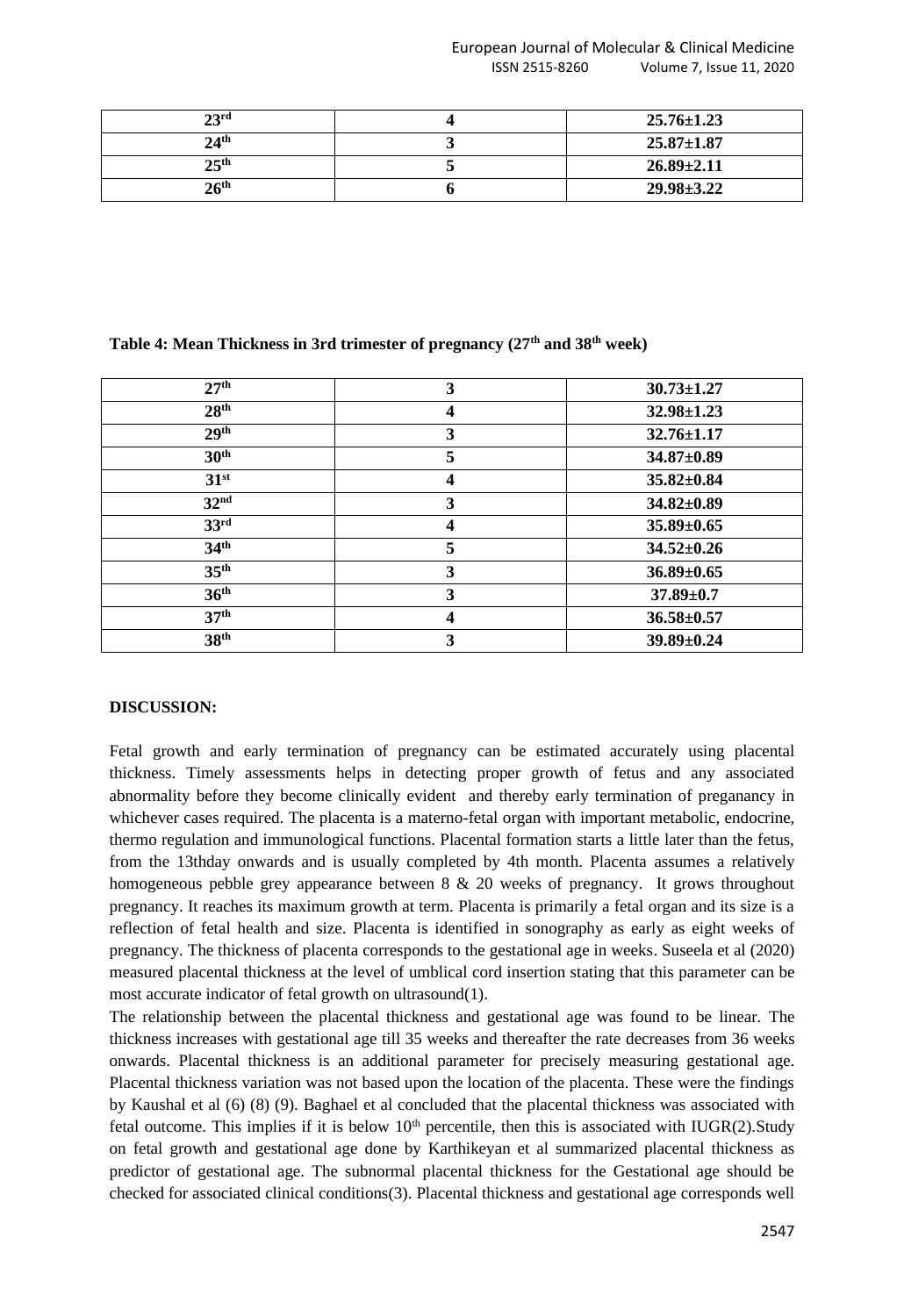during  $2<sup>nd</sup>$  and  $3<sup>rd</sup>$  trimester of fetal life(5). The thick placenta is associated with adverse pregnancy outcomes(4).Thin palcenta was found correlated with low APGAR score and morbidity(6). Placental thickness was found to well correlate with femur length during  $12<sup>th</sup>$  to 24 weeks of gestation(8). Hafner et al (2001)has proved the presence of small volume placentae in the first trimester who progressively had high resistance. Dopplers in their second trimesters. This relationship could be used in the early identification of abnormal trophoblast invasion. Placental volume measurements correlate well with chromosomal anomalies also(10). Dombrowski et al (1992) stated that polyhydramnios may falsely decrease and oligohydramnios may falsely increase placental thickness measurements. Careful consideration of these variations must be known to the clinician. Further studies are required to quantify and correct these variations(11).The linear correlation and statistical compatibility of placental thickness in estimation of gestational age makes it an alternate parameter for gestational age and fetal weight estimation(12).There is a linear and direct relationship between PT and GA. PT can be an important additional parameter for estimating GA, especially from 13-35 weeks of gestation and when the duration of the pregnancy is unknown or uncertain (7).

#### **Conclusion:**

This study was conducted to understand the relation between the placental thicknesses to the corresponding gestational age which is given by the USG machine itself. This study intends to be of immense help to the budding radiologists and also embryologists.

#### **Authors Role:**

Dr Desmond David Joachim Dcuz: Chief investigator. Dr Shishirkumar C Naik: Research methodology, compiling of data and investigator.

## BIBLIOGRAPHGY:

1. A.V.N. Suseela, B V V Ch Satyavani, G. Rama Devi. Placental thickness and its ultrasonographic correlation with estimated fetal weight. IAIM, 2020; 7(2): 23-28.

2. Baghel P, Bahel V, Paramhans R, Sachdev P, Onkar S. Correlation of Placental Thickness Estimated by – Ultrasonography with Gestational Age and Fetal Outcome. Indian Journal of Neonatal Medicine and Research. 2015;3:6.

3. Karthikeyan T. Placental Thickness & its Correlation to Gestational Age & Foetal Growth Parameters- A Cross Sectional Ultrasonographic Study. JCDR.2012;6(10): 1732-1735.

4. Miwa I, Sase M, Torii M, Sanai H, Nakamura Y, Ueda K. A thick placenta: a predictor of adverse pregnancy outcomes. SpringerPlus. 2014 Dec;3(1):353.

5. Pant S, Dashottar S. A correlative study to evaluate the gestational age by sonological measurement of placental thickness in normal second and third trimester pregnancy. Int J Adv Med. 2017; Nov 22;4(6):1638.

6. Ghosh SK, Mandal SK, Sarkar KN,Mishra A.Evaluation of placental thickness as a sonological indicator for estimation of gestational age and fetal outcome in normal singleton pregnancy.WJPMR . 2019;5(3), 124-128

7. Kakumanu PK, Kondragunta C, Gandra NR, Yepuri H. Evaluation of Placental Thickness as an Ultrasonographic Parameter for Estimating Gestational Age of the Fetus in 2nd and 3rd Trimesters. 2018;3(1):5.

8. Suresh KK, Bhagwat AR. Ultrasonographic Measurement of Placental Thickness and its Correlation with Femur Length. 2017; 6(1): RO46-RO51